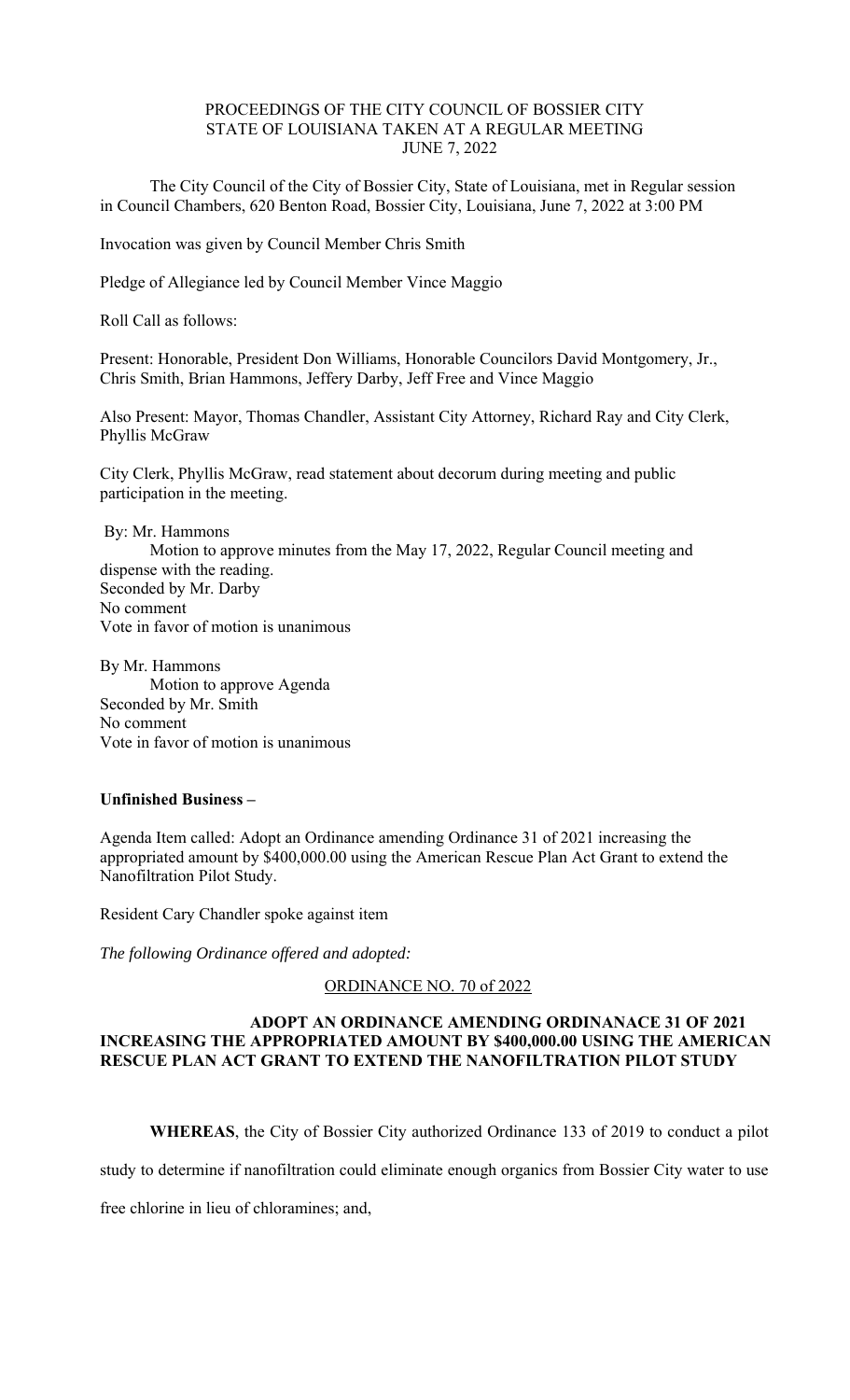**WHEREAS,** Ordinance 31 of 2021 amended Ordinance 133 of 2019 adding an additional \$105,300 from the Water Capital Contingency fund to extend the pilot operation for an additional six (6) months; and,

**WHEREAS,** the City is recommending extending this study by an additional nine (9) months requiring an increase of \$400,000.00 to come from the American Rescue Plan Act Grant; and

**WHEREAS,** the pilot study extension will include a focused effort on manganese removal by studying enhanced sedimentation and process treatment techniques for organic removal; and,

**WHEREAS,** two separate membrane manufacturers will be studied through the duration of this extension for comparison; and,

**NOW, THEREFORE, BE IT ORDAINED** by the City Council of Bossier City, Louisiana in regular session convened, does hereby amend Ordinance 31 of 2021 and appropriate an additional \$400,000.00 from the American Rescue Plan Act Fund for the continuation of the nanofiltration pilot study as described above; and

**BE IT FURTHER ORDAINED**, that the Mayor is authorized to sign any and all documents in connection with the furtherance of this Ordinance; and,

**BE IT FURTHER ORDAINED**, that \$400,000.00 from the American Rescue Plan Act Grant is hereby appropriated for the nanofiltration pilot study.

The above and foregoing Ordinance was read in full at open and legal session convened, was on motion of Mr. David Montgomery, Jr., and seconded by Mr. Don Williams, and adopted on the 7th, day of June, 2022, by the following vote:

AYES: Mr. Montgomery, Jr., Mr. Smith, Mr. Hammons, Mr. Darby, Mr. Williams, Mr. Free and Mr. Maggio

NAYS: none ABSENT: none ABSTAIN: none Don Williams, President

Phyllis McGraw, City Clerk

**The following Ordinance offered and adopted:** 

**Ordinance No. 71 Of 2022**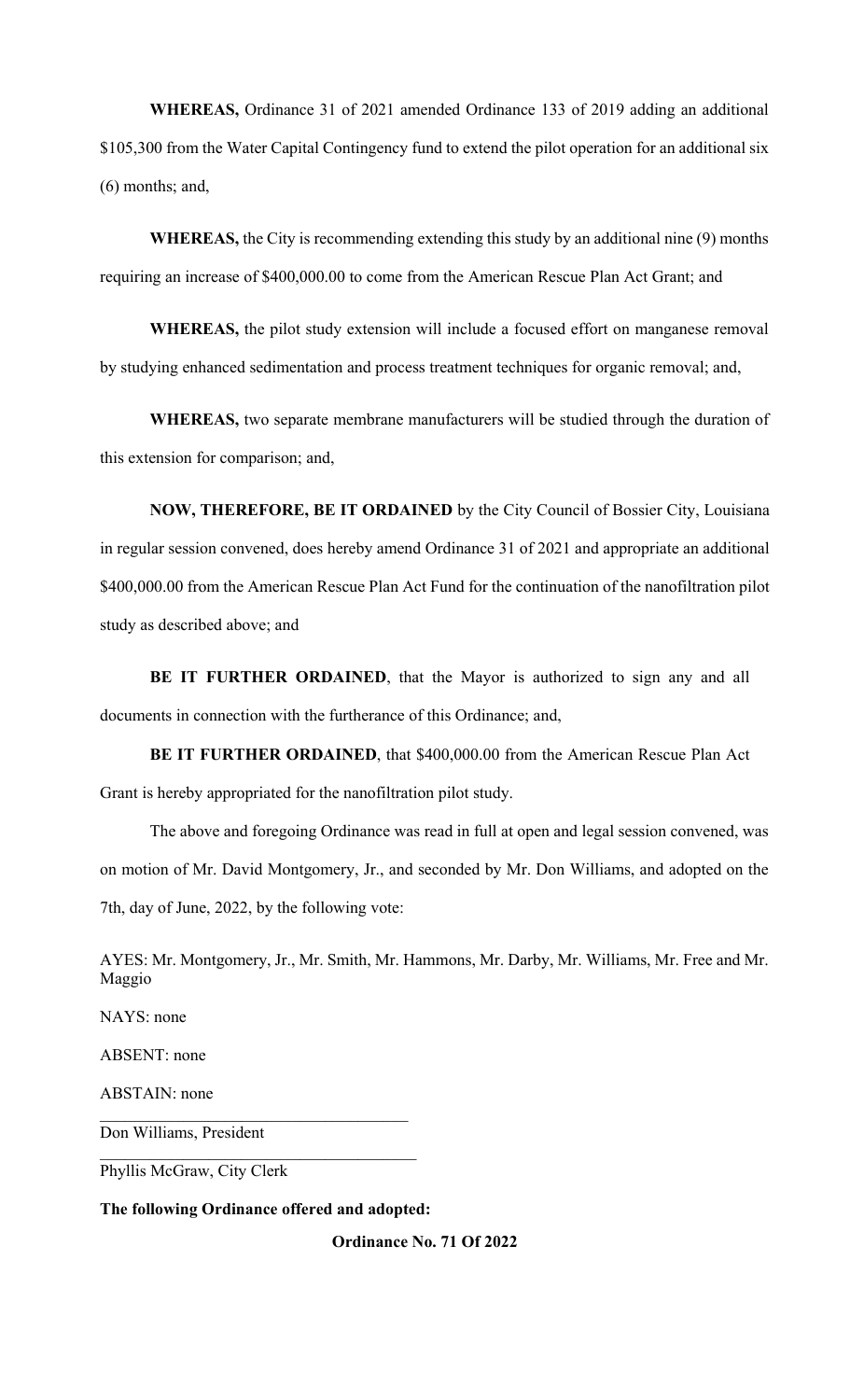## **AN ORDINANCE AUTHORIZING ADDITION OF ONE AUTO MECHANIC I POSITION IN THE FLEET SERVICES DEPARTMENT AND AMENDING THE GENERAL FUND BUDGET**

 $\mathcal{L}_\mathcal{L} = \{ \mathcal{L}_\mathcal{L} = \{ \mathcal{L}_\mathcal{L} = \{ \mathcal{L}_\mathcal{L} = \{ \mathcal{L}_\mathcal{L} = \{ \mathcal{L}_\mathcal{L} = \{ \mathcal{L}_\mathcal{L} = \{ \mathcal{L}_\mathcal{L} = \{ \mathcal{L}_\mathcal{L} = \{ \mathcal{L}_\mathcal{L} = \{ \mathcal{L}_\mathcal{L} = \{ \mathcal{L}_\mathcal{L} = \{ \mathcal{L}_\mathcal{L} = \{ \mathcal{L}_\mathcal{L} = \{ \mathcal{L}_\mathcal{$ 

**WHEREAS**, Ordinance No. 76 of 2019 implemented a budgetary control requiring a resolution to be approved by the Bossier City Council prior to the hiring or employment of any individual receiving wages, compensation, or remuneration for any labor including temporary or contractual employment; and

**WHEREAS,** Fleet Services is in need of one additional auto mechanic; and

**WHEREAS**, an amendment to the General Fund budget is required to appropriate \$26,435 for the salary and related benefits for the remainder of the 2022 fiscal year;

**NOW, THEREFORE, BE IT ORDAINED** that the City Council of Bossier City, Louisiana, in regular session convened, hereby authorizes the administration to hire one Auto Mechanic I in the Fleet Services Department.

**BE IT FURTHER ORDAINED** that the 2022 General Fund Budget is hereby amended to increase expenditures for Fleet Services Department Salaries and Benefits by \$26,435 and decrease Fund Balance by \$26,435.

 The above and foregoing Ordinance was read in full at open and legal session convened, was on motion of Mr. David Montgomery, Jr., and seconded by Mr. Chris Smith, and adopted on the 7th, day of June, 2022, by the following vote:

AYES: Mr. Montgomery, Jr., Mr. Smith, Mr. Hammons, Mr. Darby, Mr. Williams, Mr. Free and Mr. Maggio

NAYS: none

ABSENT: none

ABSTAIN: none

Don Williams, President

Phyllis McGraw, City Clerk

### **The following Ordinance offered and adopted:**

### **ORDINANCE NO. 72 OF 2022**

## **AN ORDINANCE TO TRANSFER \$10,000 FROM THE POLICE DEPARTMENT TO THE PUBLIC AFFAIRS DEPARTMENT IN THE 2022 GENERAL FUND BUDGET TO HIRE A PART TIME TEMPORARY MEDIA RELATIONS MANAGER.**

**WHEREAS,** a budget amendment is required to transfer appropriations between departments; and

 $\mathcal{L}_\mathcal{L} = \{ \mathcal{L}_\mathcal{L} = \{ \mathcal{L}_\mathcal{L} = \{ \mathcal{L}_\mathcal{L} = \{ \mathcal{L}_\mathcal{L} = \{ \mathcal{L}_\mathcal{L} = \{ \mathcal{L}_\mathcal{L} = \{ \mathcal{L}_\mathcal{L} = \{ \mathcal{L}_\mathcal{L} = \{ \mathcal{L}_\mathcal{L} = \{ \mathcal{L}_\mathcal{L} = \{ \mathcal{L}_\mathcal{L} = \{ \mathcal{L}_\mathcal{L} = \{ \mathcal{L}_\mathcal{L} = \{ \mathcal{L}_\mathcal{$ 

**WHEREAS,** a transfer of \$10,000 from the Police Department to the Public Affairs Department in the 2022 General Fund budget is needed to fund a part time temporary Media Relations Manager; and

**WHEREAS,** Ordinance No. 76 of 2019 implemented a budgetary control requiring a resolution to be approved by the Bossier City Council prior to the hiring or employment of any individual receiving wages, compensation, or remuneration for any labor including temporary or contractual employment; and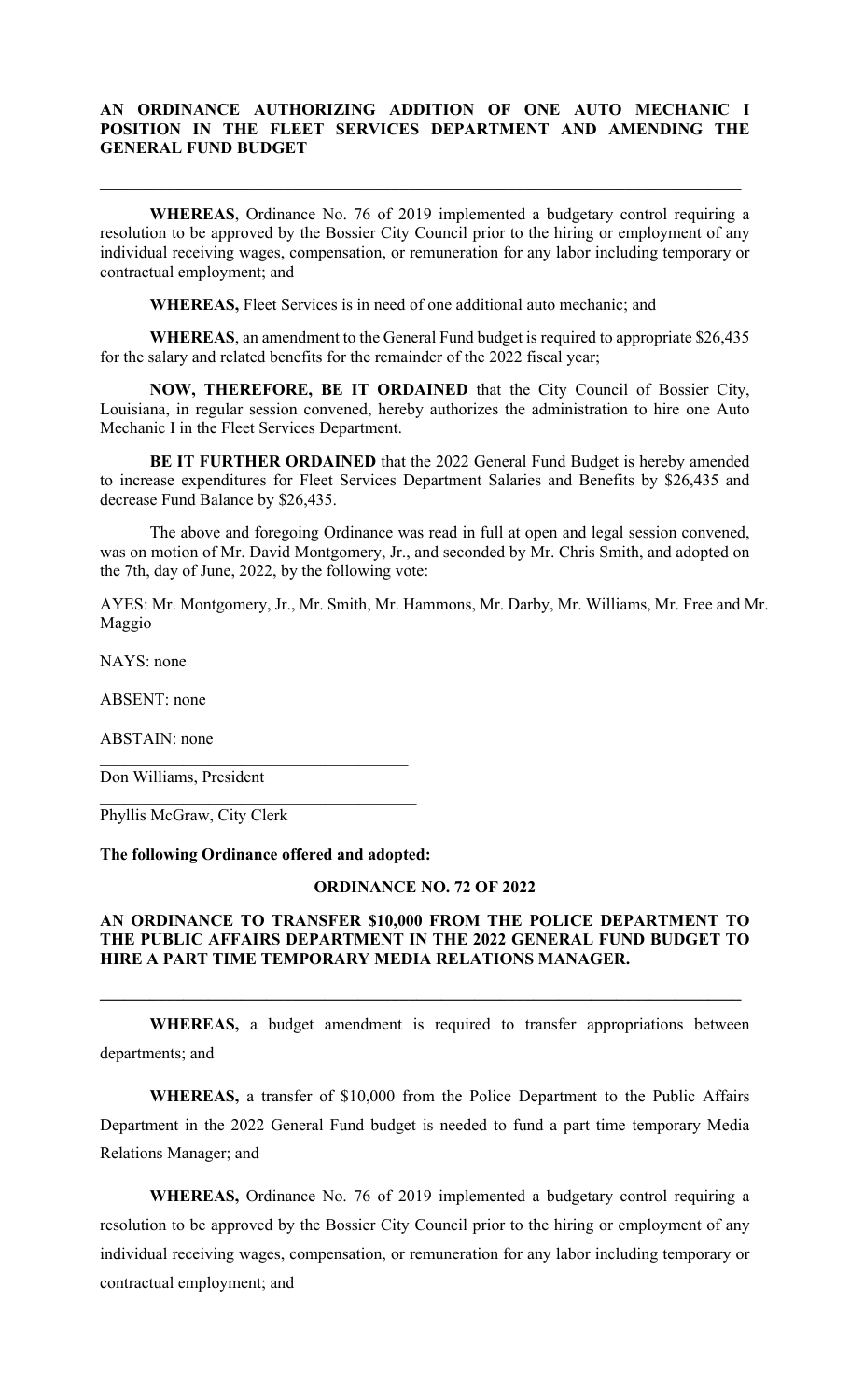**WHEREAS,** the City is in need of a part time temporary Media Relations Manager; and

**WHEREAS,** this action will have no impact on the total budget;

**NOW, THEREFORE, BE IT ORDAINED,** by the City Council of Bossier City, in regular session convened, that the 2022 General Fund operating budget is hereby amended to transfer budget appropriations totaling \$10,000 from the Police Department salaries expenditure line item to the Public Affairs Department part-time salaries and payroll taxes line items.

**BE IT FURTHER ORDAINED,** that the administration is authorized to hire a part time temporary Media Relations Manager.

The above and foregoing Ordinance, read in full at open and legal session convened, was on motion of Mr. David Montgomery, Jr. and seconded by Mr. Vince Maggio, and adopted on the 7th, day of June, 2022, by the following vote:

AYES: Mr. Montgomery, Jr., Mr. Smith, Mr. Hammons, Mr. Darby, Mr. Williams, Mr. Free and Mr. Maggio

NAYS: none

ABSENT: none

ABSTAIN: none

Don Williams, President

Phyllis McGraw, City Clerk

**The following Resolution offered and adopted:** 

## **ORDINANCE 73 Of 2022**

## **ADOPT AN ORDINANCE AUTHORIZING CAROL ANDERSEN TO EXECUTE THE ATTACHED ALCOHOLIC BEVERAGE CONCESSION CONTRACT BETWEEN THE BOSSIER CITY CIVIC CENTER AND THRIFTY LIQUOR**

**WHEREAS,** the previous contract expired on April 30, 2022, and new contract is

needed;

**WHEREAS,** a Request for Proposal (RFP) was advertised on March 23, 2022. The only

response was from Thrifty Liquor No. 9 L.L.C. who has provided services to the City of Bossier

City for many years; and

 **WHEREAS,** the contract will be executed on terms that will be more profitable and

efficient for the city.

 **NOW, THEREFORE, BE IT ORDAINED** be it resolved by the City Council of Bossier

City, Louisiana, in regular session convened, that the Bossier City Council does hereby authorize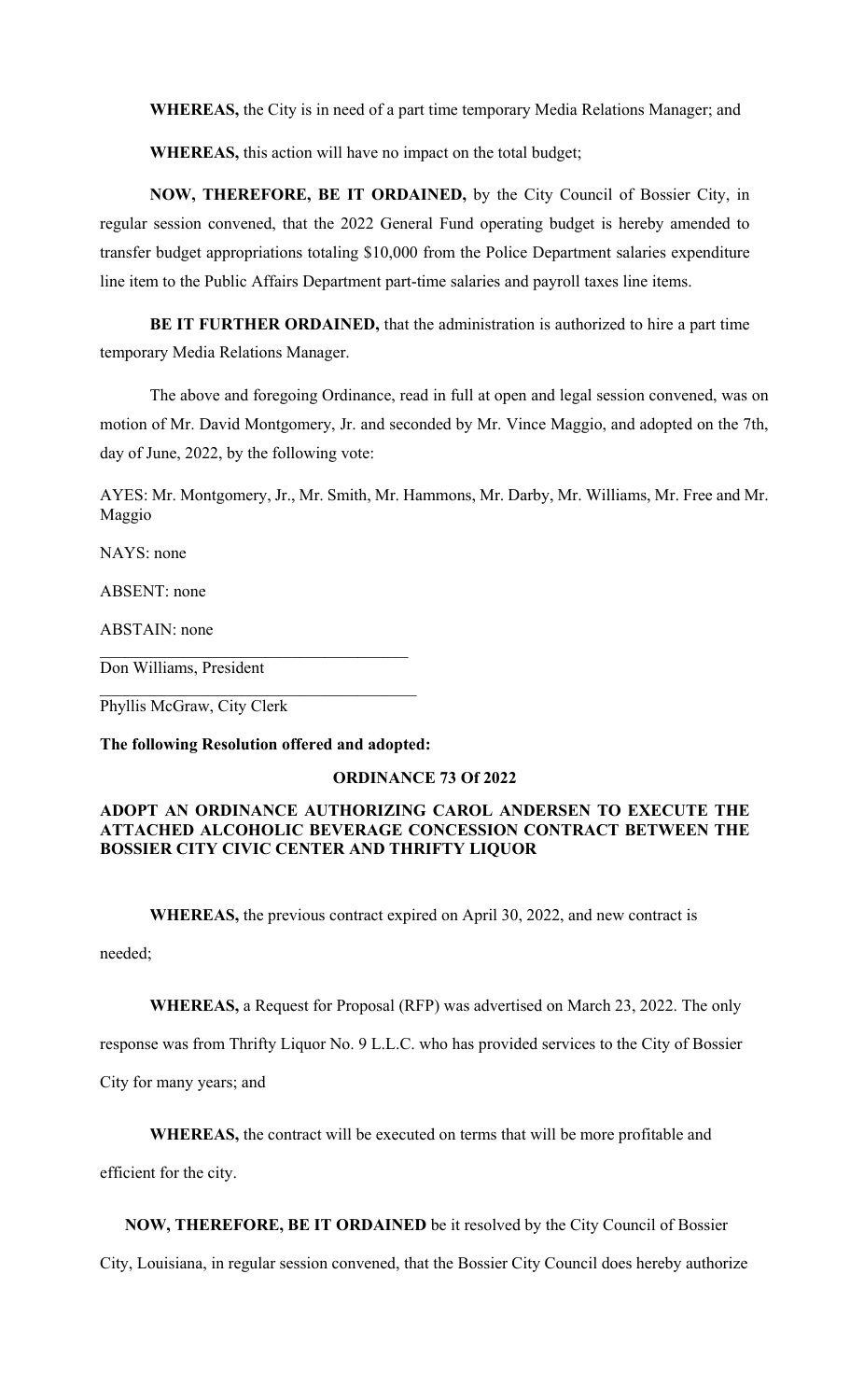Carol Andersen, Executive Director of the Bossier Civic Center, to execute the attached Contract marked as Exhibit "A".

 The above and foregoing Resolution was read in full at open and legal session convened, was on motion of Mr. David Montgomery, Jr., and seconded by Mr. Jeff Free, and adopted on the 7th, day of June, 2022, by the following vote:

AYES: Mr. Montgomery, Jr., Mr. Smith, Mr. Hammons, Mr. Darby, Mr. Williams, Mr. Free and Mr. Maggio

NAYS: none

ABSENT: none

ABSTAIN: none

Don Williams, President

Phyllis McGraw, City Clerk

**New Business –** 

The following ordinance offered and adopted:

## ORDINANCE NO. 74 OF 2022

## **AN ORDINANCE AMENDING ORDINANCE NO. 133 OF 2018, BY CHANGING THE ZONING CLASSIFICATION OF A CERTAIN TRACT OF LAND FROM R-MD (RESIDENTIAL MEDIUM DENSITY) AND B-1 (BUSINESS OFFICE) TO R-MD (RESIDENTIAL MEDIUM DENSITY), 36.424 ACRES, MORE OR LESS, LOCATED IN SECTION 24, TOWNSHIP 18 NORTH, RANGE 13 WEST, BOSSIER CITY, LOUISIANA FOR A PROPOSED RESIDENTIAL DEVELOPMENT.**

SECTION 1. BE IT ORDAINED by the City Council of Bossier City, Louisiana, in

regular session convened, that Ordinance No. 133 of 2018 of the City Council of

the City of Bossier City, Louisiana, is hereby amended to provide that the zoning

classification is hereby changed from R-MD (Residential Medium Density) and B-1

(Business Office) to R-MD (Residential Medium Density), for the following:

36.24 acres, more or less, located in Section 24, Township 18 North, Range 13 West,

Bossier City, Louisiana and more particularly described as follows:

FROM THE SOUTHWEST CORNER OF THE VENECIA DRIVE RIGHT-OF-WAY AS RECORDED PER VILLAGGIO – PHASE I STREET DEDICATION PLAT IN BOOK 1364, PAGES 300 THRU 305 OF THE CONVEYANCE RECORDS OF BOSSIER PARISH, LOUISIANA, PROCEED N69°28'34"E ALONG THE SOUTHERLY RIGHT-OF-WAY LINE OF VENECIA DRIVE A DISTANCE OF 480.24 FEET, THENCE RUN S2031'26"E A DISTANCE OF 169.27 FEET TO THE POINT OF BEGINNING OF THE TRACT HEREIN DESCRIBED. THENCE RUN SOUTHEASTERLY AND COUNTERCLOCKWISE ALONG A CURVE TO

THE LEFT AN ARC DISTANCE OF 77.67 FEET (SAID CURVE HAVING A RADIUS OF 76.00 FEET AND A LONG CHORD BEARING S6512'54"E – 74.33 FEET), THENCE RUN S04°29'28"E A DISTANCE OF 14.00 FEET,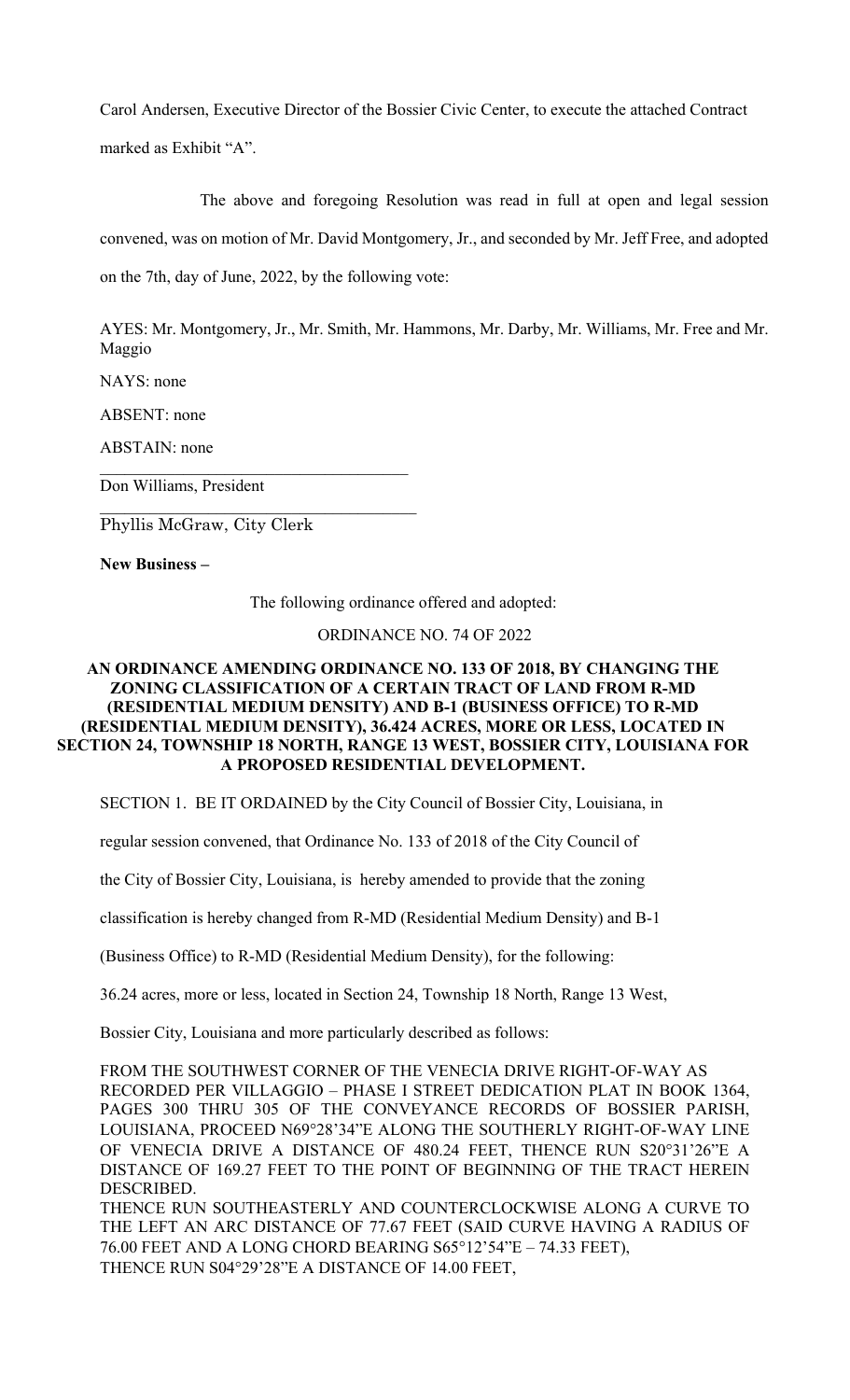THENCE RUN NORTHEASTERLY AND COUNTERCLOCKWISE ALONG A CURVE TO THE LEFT AN ARC DISTANCE OF 50.37 FEET (SAID CURVE HAVING A RADIUS OF 90.00 FEET AND A LONG CHORD BEARING N6928'34"E – 49.71 FEET),

THENCE RUN N36°33'24"W A DISTANCE OF 14.00 FEET,

THENCE RUN NORTHEASTERLY AND COUNTERCLOCKWISE ALONG A CURVE TO THE LEFT AN ARC DISTANCE OF 54.67 FEET (SAID CURVE HAVING A RADIUS OF 76.00 FEET AND A LONG CHORD BEARING N32°50'13"E - 53.50 FEET),

THENCE RUN S77°46'10"E A DISTANCE OF 9.31 FEET,

THENCE RUN NORTHEASTERLY AND COUNTERCLOCKWISE ALONG A CURVE TO THE LEFT AN ARC DISTANCE OF 22.71 FEET (SAID CURVE HAVING A RADIUS OF 28.00 FEET AND A LONG CHORD BEARING N78°59'45"E - 22.09 FEET),

THENCE RUN N55°45'40"E A DISTANCE OF 21.67 FEET,

THENCE RUN NORTHEASTERLY AND CLOCKWISE ALONG A CURVE TO THE RIGHT AN ARC DISTANCE OF 46.34 FEET (SAID CURVE HAVING A RADIUS OF 122.00 FEET AND A LONG CHORD BEARING N6638'34"E – 46.06 FEET),

THENCE RUN NORTHEASTERLY AND COUNTERCLOCKWISE ALONG A CURVE TO THE LEFT AN ARC DISTANCE OF 144.18 FEET (SAID CURVE HAVING A RADIUS OF 344.00 FEET AND A LONG CHORD BEARING N65°31'00"E - 143.13 FEET),

THENCE RUN NORTHEASTERLY AND COUNTERCLOCKWISE ALONG A CURVE TO THE LEFT AN ARC DISTANCE OF 20.00 FEET (SAID CURVE HAVING A RADIUS OF 32.00 FEET AND A LONG CHORD BEARING N3536'29"E – 19.67 FEET),

THENCE RUN N17°42'25"E A DISTANCE OF 13.25 FEET,

THENCE RUN NORTHERLY AND COUNTERCLOCKWISE ALONG A CURVE TO THE LEFT AN ARC DISTANCE OF 21.35 FEET (SAID CURVE HAVING A RADIUS OF 32.00 FEET AND A LONG CHORD BEARING N01°24'30"W - 20.96 FEET),

THENCE RUN N20°31'26"W A DISTANCE OF 4.66 FEET,

THENCE RUN S69°28'34"W A DISTANCE OF 0.27 FEET,

THENCE RUN N20°31'26"W A DISTANCE OF 39.33 FEET, THENCE RUN N69°28'34"E A DISTANCE OF 52.84 FEET,

THENCE RUN S20°31'26"E A DISTANCE OF 8.00 FEET,

THENCE RUN S69°28'34"W A DISTANCE OF 10.51 FEET,

THENCE RUN S2031'26"E A DISTANCE OF 9.58 FEET,

THENCE RUN S69°28'34"W A DISTANCE OF 4.75 FEET,

THENCE RUN S20°31'26"E A DISTANCE OF 12.83 FEET,

THENCE RUN N69°28'34"E A DISTANCE OF 4.75 FEET, THENCE RUN S20°31'26"E A DISTANCE OF 9.58 FEET,

THENCE RUN N69°28'34"E A DISTANCE OF 10.51 FEET,

THENCE RUN S20°31'26"E A DISTANCE OF 22.50 FEET,

THENCE RUN N69°28'34"E A DISTANCE OF 96.24 FEET,

THENCE RUN S20°31'26"E A DISTANCE OF 53.89 FEET,

THENCE RUN N69°28'34"E A DISTANCE OF 126.57 FEET,

THENCE RUN N20°31'26"W A DISTANCE OF 130.81 FEET,

THENCE RUN N00°00'54"W A DISTANCE OF 86.09 FEET,

THENCE RUN N89°59'06"E A DISTANCE OF 115.67 FEET,

THENCE RUN S00°00'54"E A DISTANCE OF 881.19 FEET, TO A POINT ON THE NORTHERLY RIGHT-OF-WAY LINE OF INTERSTATE 20,

THENCE RUN S73°37'19"W ALONG THE NORTHERLY RIGHT-OF-WAY LINE OF INTERSTATE 20 A DISTANCE OF 2,101.62 FEET,

THENCE RUN N00°32'59"E A DISTANCE OF 941.05 FEET,

THENCE RUN N69°28'51"E A DISTANCE OF 600.00 FEET,

THENCE RUN S20°31'26"E A DISTANCE OF 120.00 FEET,

THENCE RUN N69°28'51"E A DISTANCE OF 26.43 FEET,

THENCE RUN NORTHEASTERLY AND COUNTERCLOCKWISE ALONG A CURVE TO THE LEFT AN ARC A DISTANCE OF 46.06 FEET (SAID CURVE HAVING A RADIUS OF 245.00 FEET AND A LONG CHORD BEARING N64°05'44"E - 45.99 FEET),

THENCE RUN N58°42'37"E A DISTANCE OF 13.63 FEET,

THENCE RUN NORTHEASTERLY AND CLOCKWISE ALONG A CURVE TO THE RIGHT AN ARC DISTANCE OF 57.31 FEET (SAID CURVE HAVING A RADIUS OF 305.00 FEET AND A LONG CHORD BEARING N64°05'36"E - 57.22 FEET),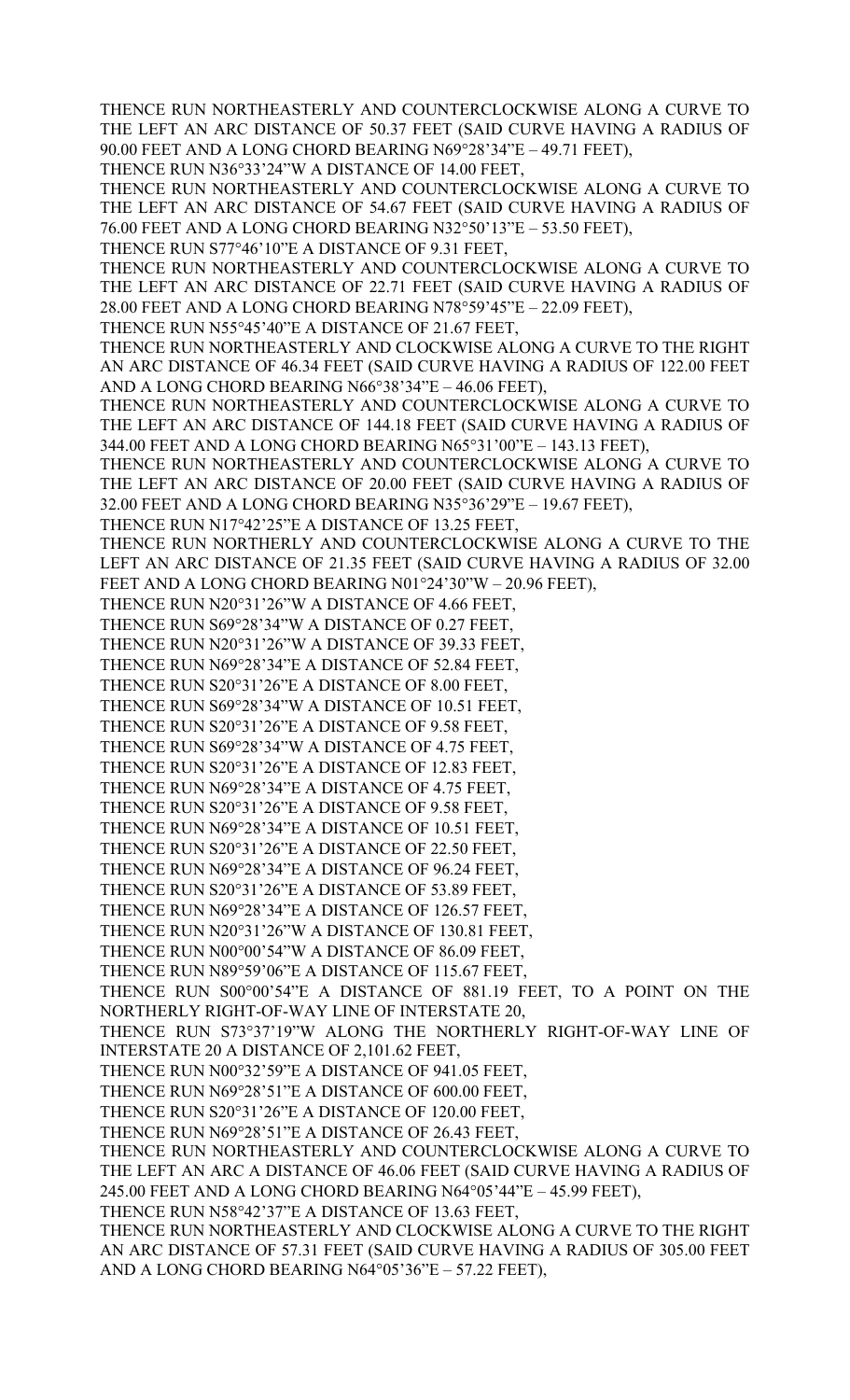THENCE RUN N69°28'34"E A DISTANCE OF 21.73 FEET,

THENCE RUN S20°31'26"E A DISTANCE OF 55.00 FEET,

THENCE RUN N69°28'34"E A DISTANCE OF 42.36 FEET,

THENCE RUN S20°31'26"E A DISTANCE OF 114.00 FEET, THENCE RUN S69°28'34"W A DISTANCE OF 21.30 FEET,

THENCE RUN S20°31'26"E A DISTANCE OF 90.77 FEET,

THENCE RUN N69°28'34"E A DISTANCE OF 46.81 FEET,

THENCE RUN NORTHEASTERLY AND CLOCKWISE ALONG A CURVE TO THE RIGHT AN ARC DISTANCE OF 48.42 FEET (SAID CURVE HAVING A RADIUS OF 260.00 FEET AND A LONG CHORD BEARING N74°48'40"E – 48.35 FEET),

THENCE RUN N80°08'45"E A DISTANCE OF 25.19 FEET,

THENCE RUN NORTHEASTERLY AND COUNTERCLOCKWISE ALONG A CURVE TO THE LEFT AN ARC DISTANCE OF 40.97 FEET (SAID CURVE HAVING A RADIUS OF 220.00 FEET AND A LONG CHORD BEARING N74 $\degree$ 48'40"E – 40.91 FEET),

THENCE RUN N69°28'34"E A DISTANCE OF 33.18 FEET,

THENCE RUN NORTHEASTERLY AND COUNTERCLOCKWISE ALONG A CURVE TO THE LEFT AN ARC DISTANCE OF 40.97 FEET (SAID CURVE HAVING A RADIUS OF 220.00 FEET AND A LONG CHORD BEARING N6408'29"E – 40.91 FEET),

THENCE RUN N58°48'24"E A DISTANCE OF 25.19 FEET,

THENCE RUN NORTHEASTERLY AND CLOCKWISE ALONG A CURVE TO THE RIGHT AN ARC DISTANCE OF 48.42 FEET (SAID CURVE HAVING A RADIUS OF 260.00 FEET AND A LONG CHORD BEARING N64°08'29"E - 48.35 FEET),

THENCE RUN N69°28'34"E A DISTANCE OF 46.70 FEET,

THENCE RUN S20°31'26"E A DISTANCE OF 16.96 FEET,

THENCE RUN NORTHEASTERLY AND COUNTERCLOCKWISE ALONG A CURVE TO THE LEFT AN ARC DISTANCE OF 37.66 FEET (SAID CURVE HAVING A RADIUS OF 68.00 FEET AND A LONG CHORD BEARING N3623'44"E – 37.18 FEET),

THENCE RUN NORTHEASTERLY AND CLOCKWISE ALONG A CURVE TO THE RIGHT AN ARC DISTANCE OF 39.80 FEET (SAID CURVE HAVING A RADIUS OF 68.00 FEET AND A LONG CHORD BEARING N37°17'41" $E - 39.23$  FEET),

THENCE RUN N54°03'41"E A DISTANCE OF 42.40 FEET RETURNING TO THE POINT OF BEGINNING.

Motion was made by Mr. David Montgomery, Jr. and seconded by Mr. Chris Smith

to adopt the above ordinance. Upon the following vote, the ordinance was duly

adopted this 7<sup>th</sup> day of June, 2022.

AYES: Mr. Montgomery, Jr., Mr. Smith, Mr. Hammons, Mr. Darby, Mr. Williams, Mr. Free and Mr. Maggio

NAYS: none

ABSENT: none

ABSTAIN: none

# DON WILLIAMS, PRESIDENT

# PHYLLIS MCGRAW, CITY CLERK

C-17-22

By: Mr. Montgomery, Jr.

 Motion to introduce an Ordinance authorizing Mayor Thomas Chandler to execute the attached revised Evacuation Host Agreement with the City of Bossier City and the Northwest Louisiana Veteran's Home. Seconded by Mr. Smith

Mayor Chandler updated Council what item is for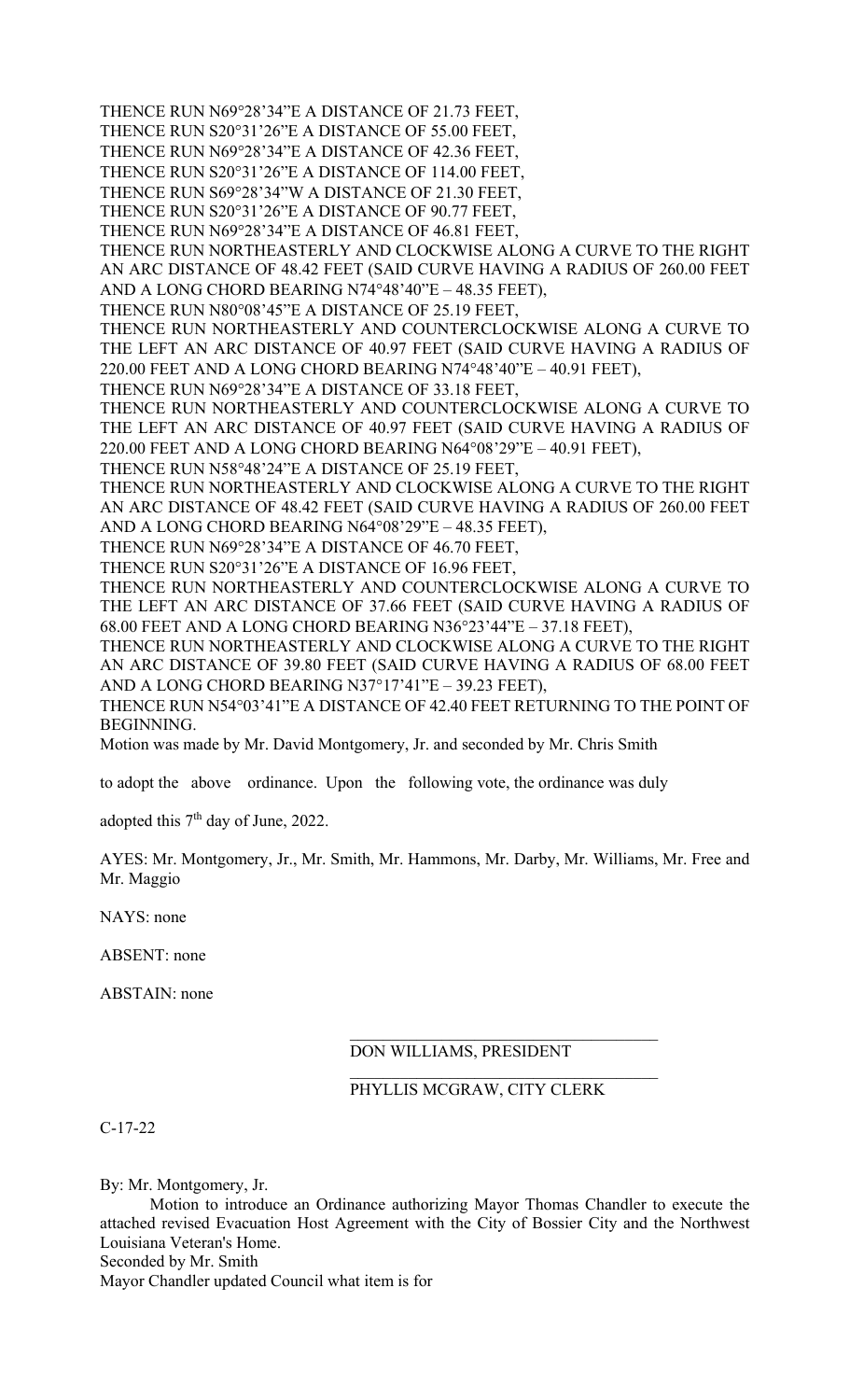No further comment Vote in favor of motion is unanimous

By: Mr. Montgomery, Jr. Motion to introduce an Ordinance to appropriate \$586,512 from the Sales Tax Capital Improvement Fund to purchase Police Vehicles. Seconded by Mr. Smith Discussion from Council and BCPD Sgt. BJ Sandford on issue. No further comment Vote in favor of motion is unanimous

By: Mr. Montgomery, Jr. Motion to introduce an Ordinance to appropriate additional funds for improvements to the Bossier Arts Council Building for a total of \$200,000 to come from the Hotel/Motel Fund. Seconded by Mr. Maggio Discussion from Council Members and City Engineer, Ben Rauschenbach on this issue. No further comment Vote in favor of motion is unanimous

By: Mr. Hammons

 Motion to introduce an Ordinance authorizing Mayor Thomas H. Chandler to execute the attached Memorandum of Understanding between the State of Louisiana, Louisiana Department of Transportation and Development, Louisiana Department of Culture, Recreation and Tourism, Bossier Parish Police Jury, Caddo Parish Commission, City of Shreveport and City of Bossier City.

Seconded by Mr. Montgomery, Jr. Discussion from Council on this issue No further comment Vote in favor of motion is unanimous

## **The following Resolution offered and adopted:**

#### **Resolution No. 60 Of 2022**

# **A RESOLUTION AUTHORIZING THE HIRING OF A SECRETARY DUE TO RESIGNATION IN THE BOSSIER CITY LEGAL DEPARTMENT.**

**\_\_\_\_\_\_\_\_\_\_\_\_\_\_\_\_\_\_\_\_\_\_\_\_\_\_\_\_\_\_\_\_\_\_\_\_\_\_\_\_\_\_\_\_\_\_\_\_\_\_\_\_\_\_\_\_\_\_\_\_\_\_\_\_\_\_\_\_\_\_\_\_\_\_\_\_\_** 

**WHEREAS,** Ordinance No. 76 of 2019 implemented a budgetary control requiring a

resolution to be approved by the Bossier City Council prior to the hiring or employment of any

individual receiving wages, compensation, or remuneration for any labor including temporary or

contractual employment; and

**WHEREAS,** the position of Secretary will be vacant June 30, 2022 due to a resignation;

and

**WHEREAS,** the administration and department assures that current budgets have been verified and that no authorized salary has been exceeded.

**NOW, THEREFORE, BE IT RESOLVED** by the City Council of Bossier City, Louisiana, in regular session convened, that the administration can proceed with hiring for the fulfillment of this position.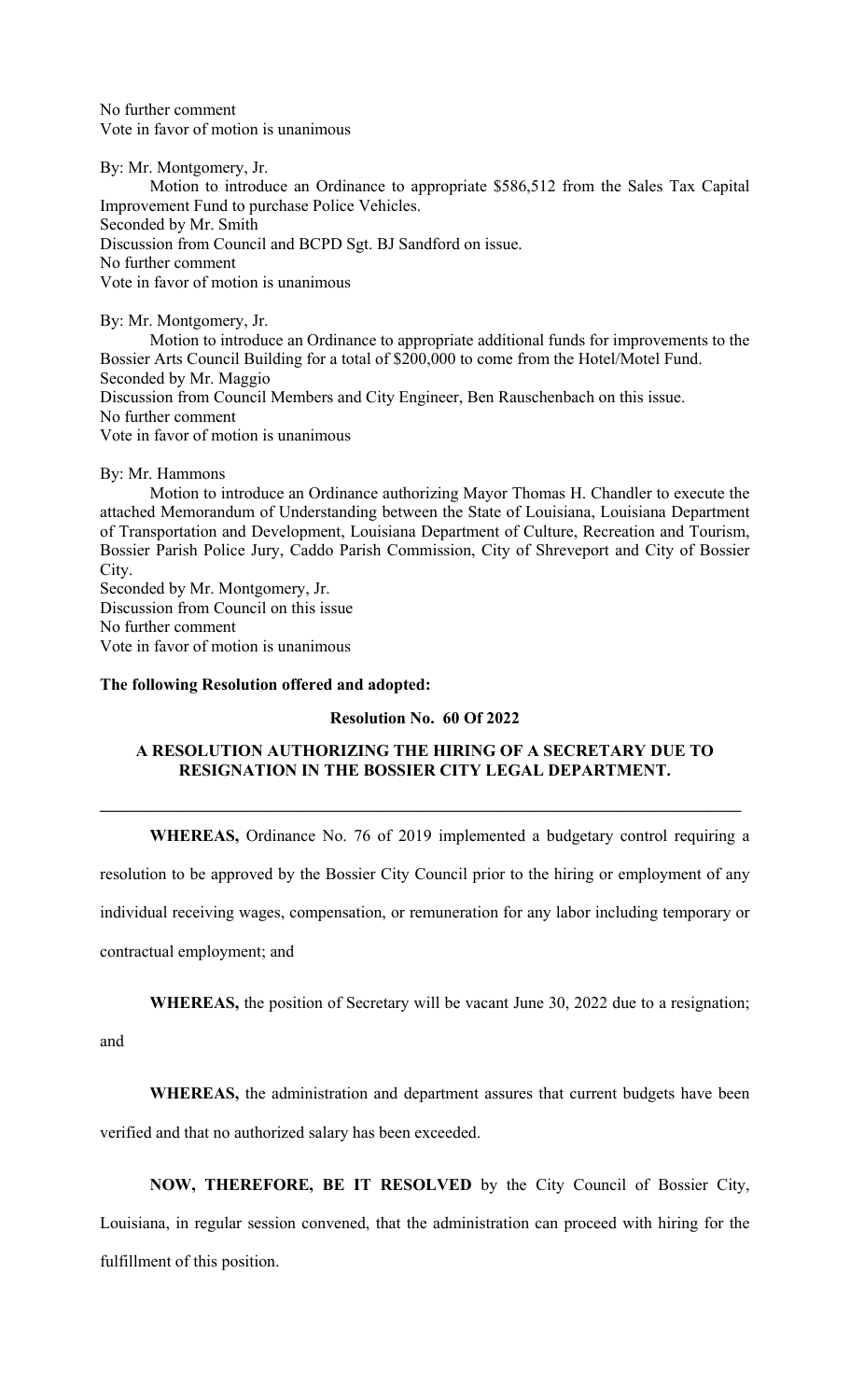The above and foregoing Resolution was read in full at open and legal session convened, was on motion of Mr. David Montgomery, Jr., and seconded by Mr. Vince Maggio, and adopted on the 7th, day of June, 2022, by the following vote:

AYES: Mr. Montgomery, Jr., Mr. Smith, Mr. Hammons, Mr. Darby, Mr. Williams, Mr. Free and Mr. Maggio

NAYS: none

ABSENT: none

ABSTAIN: none

Don Williams, President

Phyllis McGraw, City Clerk

### **The following Resolution offered and adopted:**

### **RESOLUTION 61 Of 2022**

## **A RESOLUTION AUTHORIZING THE HIRING OF ONE TRAFFIC CONTROL TECHNICIAN TO REPLACE THE POSITION DUE TO RESIGNATION, FOR THE TRAFFIC ENGINEERING DIVISION.**

**WHEREAS,** Ordinance No. 21 of 2018 implemented a requirement assuring that the

City department budgets not be exceeded by any hiring of any personnel; and

**WHEREAS,** the position of Traffic Control Technician is vacant due to resignation;

and

**WHEREAS**, the administration and the department assures that all current budgets have

been verified and that no authorized salary has been exceeded; and

**NOW, THEREFORE, BE IT RESOLVED** by the City Council of Bossier City,

Louisiana, in regular session convened, that the administration is authorized to proceed with

hiring procedures for the fulfillment of this position.

 The above and foregoing Resolution was read in full at open and legal session convened, was on motion of Mr. David Montgomery, Jr., and seconded by Mr. Brian Hammons, and adopted on the 7th, day of June, 2022, by the following vote:

AYES: Mr. Montgomery, Jr., Mr. Smith, Mr. Hammons, Mr. Darby, Mr. Williams, Mr. Free and Mr. Maggio

NAYS: none

ABSENT: none

ABSTAIN: none

Don Williams, President

\_\_\_\_\_\_\_\_\_\_\_\_\_\_\_\_\_\_\_\_\_\_\_\_\_\_\_\_\_\_\_\_\_\_\_\_\_\_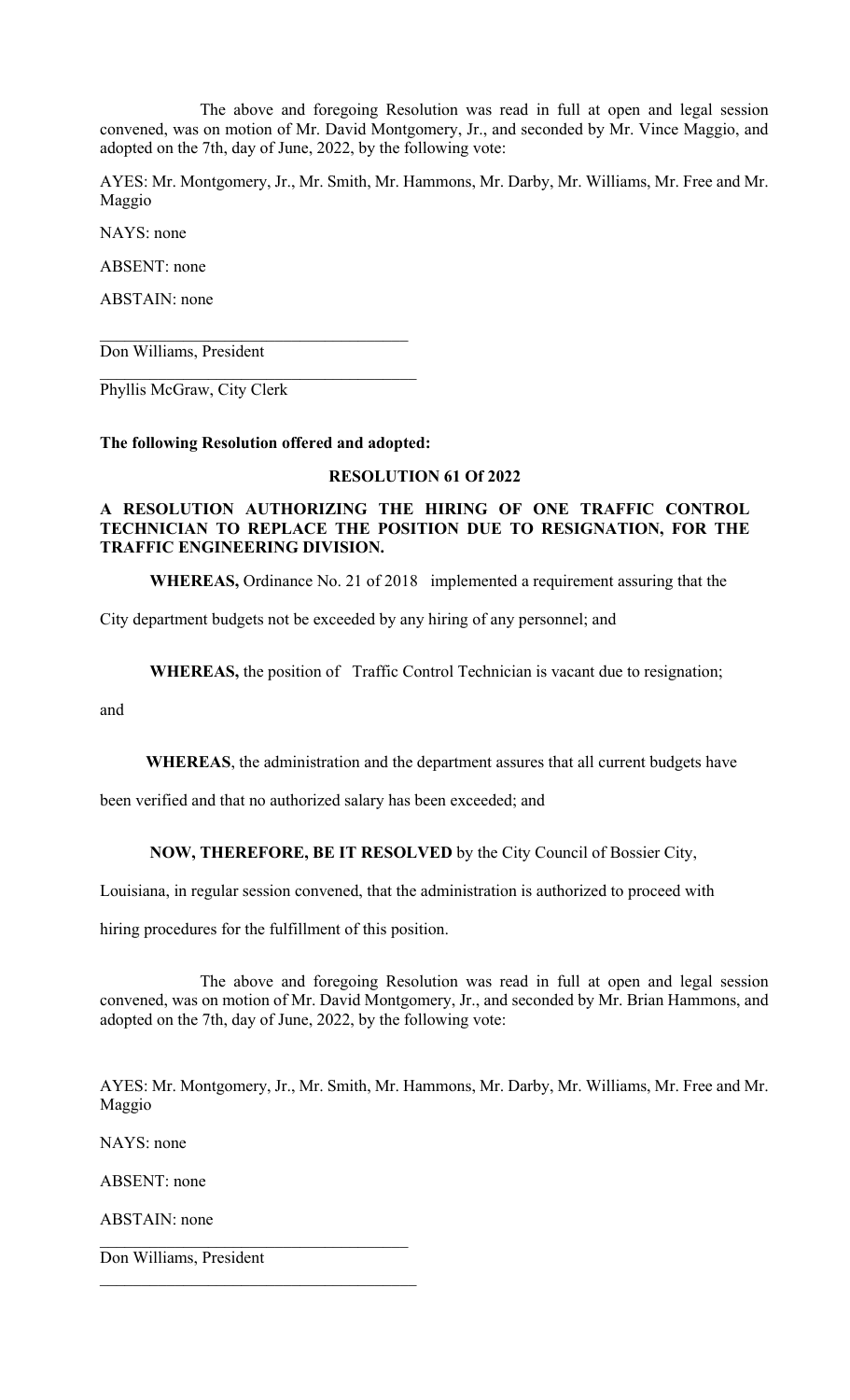Phyllis McGraw, City Clerk

## **The following Resolution offered and adopted:**

## **RESOLUTION 62 Of 2022**

## **A RESOLUTION TO FILL A VACANT LABORER I POSITION IN THE SOLID WASTE DIVISION AND A LABORER I POSITION IN STREET SWEEPING AND GRASS CUTTING DIVISION IN THE PUBLIC WORKS DEPARTMENT.**

 **WHEREAS,** Ordinance No. 2 of 2010 implemented a hiring freeze requiring Bossier City

Council approval for the hiring of any personnel and Ordinance No. 21 of 2018 implemented a

requirement assuring that the City department budgets not be exceeded by the hiring of any

personnel and other action prohibiting the hiring of any employee receiving pay without council

approval; and

 **WHEREAS,** A Laborer I position is vacant in the Solid Waste Division and a Laborer I

position is vacant in the Street Sweeping and Grass Cutting Division; and

 **WHEREAS**, the administration and the department assures that all current budgets have

been verified and that no authorized salary has been exceeded.

 **NOW, THEREFORE,** Public Works is hereby authorized to fill a vacant Laborer I

position in Solid Waste and a Laborer I position in Street Sweeping and Grass Cutting.

 The above and foregoing Resolution was read in full at open and legal session convened, was on motion of Mr. David Montgomery, Jr., and seconded by Mr. Vince Maggio, and adopted on the 7th, day of June, 2022, by the following vote:

AYES: Mr. Montgomery, Jr., Mr. Smith, Mr. Hammons, Mr. Darby, Mr. Williams, Mr. Free and Mr. Maggio

NAYS: none

ABSENT: none

ABSTAIN: none

Don Williams, President

Phyllis McGraw, City Clerk

Agenda Item called – Adopt a Resolution authorizing Mayor Chandler to submit a Loan Application under the Emerging Contaminants Supplemental Fund to the Department of Health on behalf of the City of Bossier.

Resident Cary Chandler asked questions about item. City Engineer, Ben Rauschenbach and Council discuss item. Next resolution is part of same item.

*The following Resolution offered and adopted:* 

**RESOLUTION NO. 63 of 2022**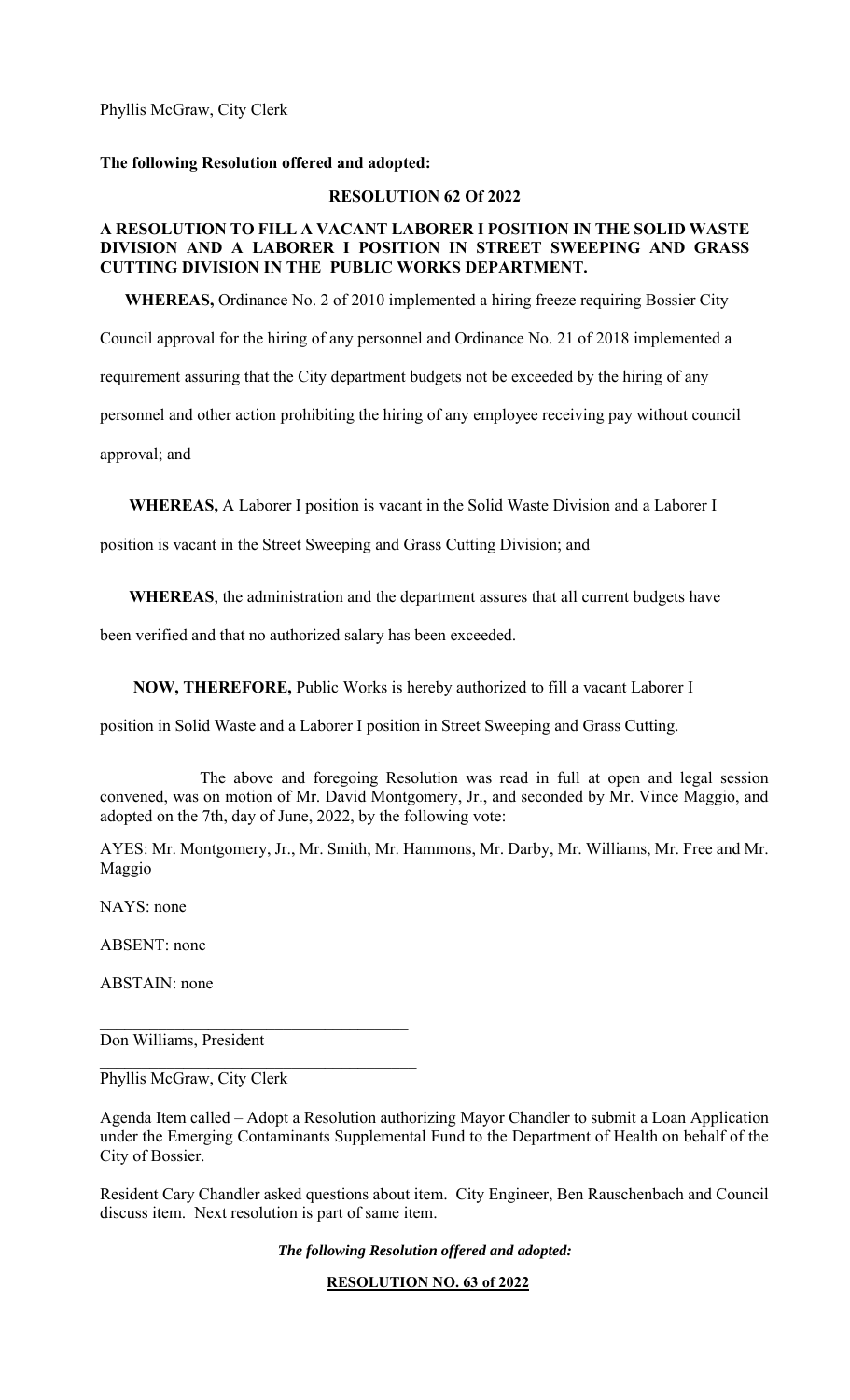#### **A RESOLUTION AUTHORIZING MAYOR CHANDLER TO SUBMIT A LOAN APPLICATION UNDER THE EMERGING CONTAMINANTS SUPPLEMENTAL FUND TO THE DEPARTMENT OF HEALTH ON BEHALF OF THE CITY OF BOSSIER.**

**WHEREAS**, the City of Bossier City is in need of improvements, specifically the elimination of manganese, to the water treatment facility whose PWSID is LA1015004; and,

**WHEREAS,** loans for this project may be available through the Drinking Water Revolving Loan Fund and Bipartisan Infrastructure Law (BIL) on Emerging Contaminants Supplemental Fund program operated by the Louisiana Department of Health Office of Public Health; and,

**NOW, THEREFORE, BE IT RESOLVED** by the City Council of Bossier City, Louisiana in regular session convened, does hereby authorize Mayor Thomas H. Chandler to submit a Loan Application Form 100A and accompanying documents to the Louisiana Department of Health on behalf of the City of Bossier City for the purpose of placing this project on the Comprehensive Priority List for funding through the Drinking Water Revolving Loan Fund program; and,

**BE IT FURTHER RESOLVED**, Mayor Thomas H. Chandler is further authorized to furnish such additional information as may reasonably be required in connection with the Loan Application; and,

**BE IT FURTHER RESOLVED**, that Ms. Angela Williamson, Director of Finance for the City of Bossier City, is hereby designated as the Official Project Representative and is hereby given signature authority for all relative documents for the City of Bossier City for any project that may result from the submission of the Loan Application Form 100A and accompanying documents . Furthermore, Ms. Angela Williamson, representing the City of Bossier City, is hereby given the power and authority to do all things necessary to implement, maintain, amend, and renew such documents relative to any such project.

The above and foregoing Resolution was read in full at open and legal session convened, was on motion of Mr. David Montgomery, Jr., and seconded by Mr. Don Williams, and adopted on the 7th, day of June, 2022, by the following vote:

AYES: Mr. Montgomery, Jr., Mr. Smith, Mr. Hammons, Mr. Darby, Mr. Williams, Mr. Free and Mr. Maggio

NAYS: none

ABSENT: none

ABSTAIN: none

 $\mathcal{L}_\text{max}$ Don Williams, President

Phyllis McGraw, City Clerk

*The following Resolution offered and adopted:* 

#### **RESOLUTION NO. 64 of 2022**

# **A RESOLUTION TO REPEAL AND REPLACE RESOLUTION 49 OF 2020 TO REFLECT THOMAS H. CHANDLER AS MAYOR OF THE CITY OF BOSSIER CITY AND ANGELA WILLIAMSON AS FINANCE DIRECTOR OF THE CITY OF BOSSIER CITY.**

**WHEREAS**, the City of Bossier City is need of updating a loan application previously submitted, but not fully executed, by former Mayor Lorenz "Lo" Walker for improvements to the water treatment facility whose PWSID is LA1015004; and,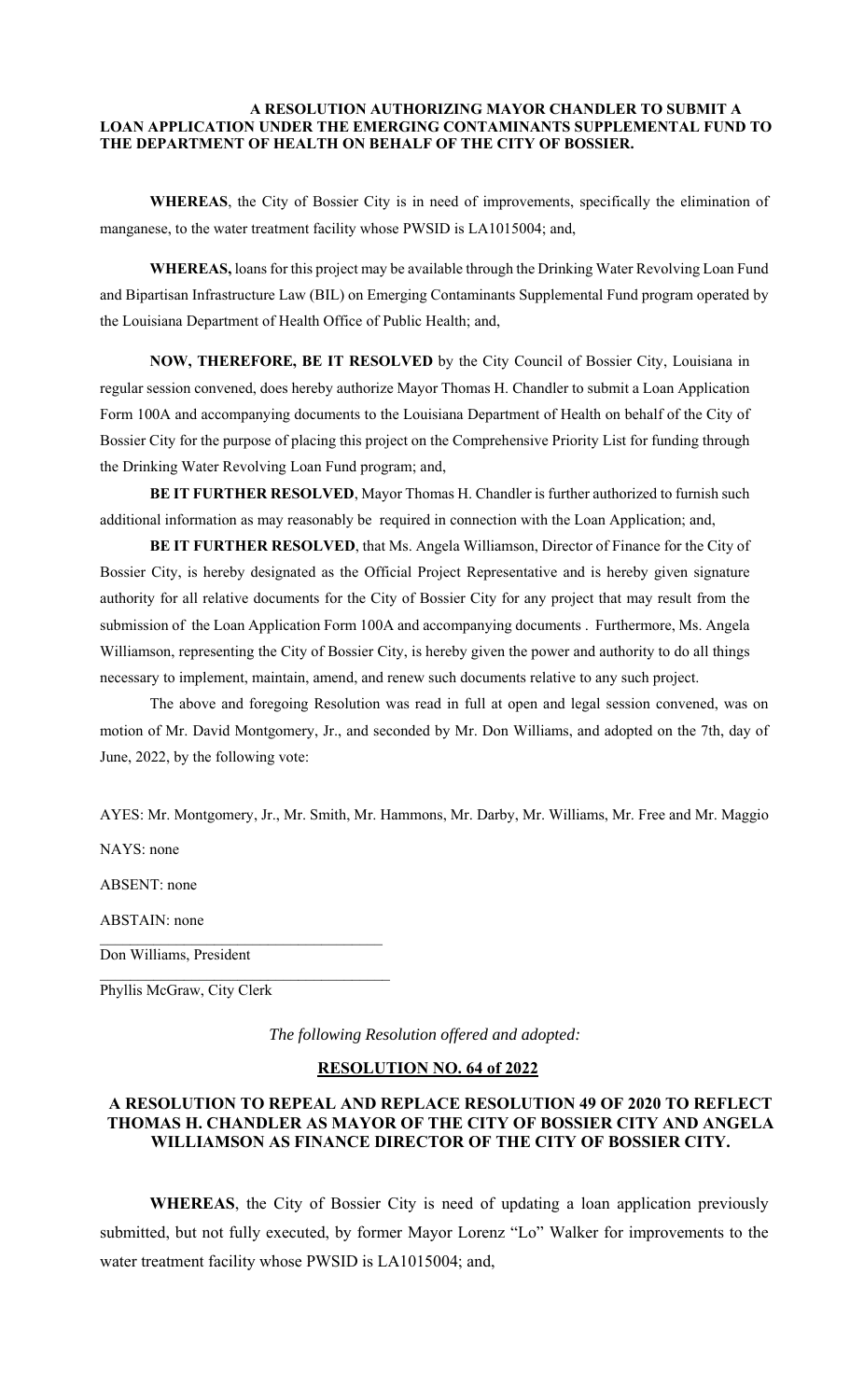**WHEREAS,** funds for this project may be available through the Drinking Water Revolving Loan Fund program operated by the Louisiana Department of Health Office of Public Health; and,

**NOW, THEREFORE, BE IT RESOLVED** by the City Council of Bossier City, Louisiana, in regular session convened, does hereby authorize Mayor Thomas H. Chandler to furnish such additional information as may reasonably be required in connection with the Loan Application; and,

**BE IT FURTHER RESOLVED**, that Ms. Angela Williamson is hereby designated as the Official Project Representative and is hereby given signature authority for all relative documents for the City of Bossier City for any project that may result from the submission of the Loan Application and accompanying documents. Furthermore, Ms. Angela Williamson, representing the City of Bossier City, is hereby given the power and authority to do all things necessary to implement, maintain, amend, and renew such documents relative to any such project.

The above and foregoing Resolution was read in full at open and legal session

convened, was on motion of Mr. Jeffery Darby, and seconded by Mr. David Montgomery, Jr.,

and adopted on the 7th, day of June, 2022, by the following vote:

AYES: Mr. Montgomery, Jr., Mr. Smith, Mr. Hammons, Mr. Darby, Mr. Williams, Mr. Free and Mr. Maggio

NAYS: none

ABSENT: none

ABSTAIN: none

Don Williams, President

Phyllis McGraw, City Clerk

The following Resolution offered and adopted:

### **RESOLUTION NO. 65 OF 2022**

## **ADOPT A RESOLUTION TO APPROVE THE USE OF CITY WATER TO SERVE THE WILLOW CHUTE RANCH RESIDENTIAL DEVELOPMENT.**

**WHEREAS;** Willow Chute Ranch is a residential development located outside

the Bossier City limits; and

**WHEREAS;** it is requested for permission for the City of Bossier City to serve the

development with water; and

**WHEREAS;** all permit fees, impact fees, and all other rules and regulations shall

apply.